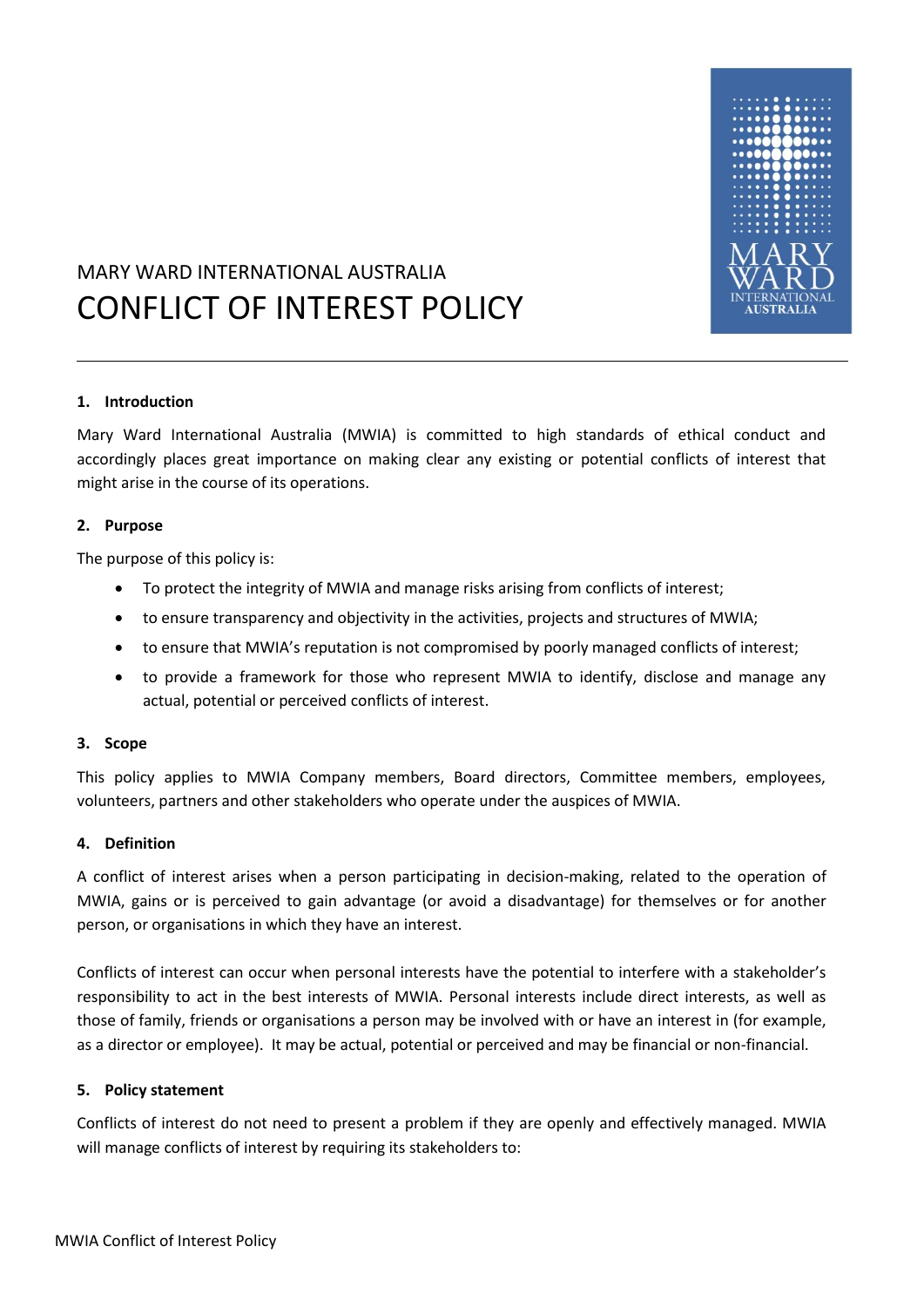- 1. Take all reasonable steps to avoid situations where their private financial, legal, ethical or other interests (or those of immediate family members) could be perceived to conflict with their responsibilities in relation to MWIA.
- 2. Identify and declare any real or perceived conflicts of interest; any affiliation that they have with an actual or potential supplier of goods and services during a procurement or tender process; or connection with a recipient of grant funds or organisation with competing or conflicting objectives.
- 3. Disclose any material gifts or offers of gifts for their personal use, and refrain from accepting valuable or otherwise inappropriate gifts.
- 4. Absent themselves from discussion and abstain from voting or otherwise participating in decisionmaking on any issues in which they might have a conflict of interest.
- 5. Familiarise themselves with ACNC governance standards, in particular governance standard 5, which requires board directors of registered charities to be aware of and observe a set of duties – one of which is to disclose perceived or actual conflicts of interest.
- 6. Maintain confidentiality in relation to these matters at all times.

#### **6. Responsibilities**

Everyone in MWIA is responsible for identifying, disclosing and resolving conflicts of interest. Specifically:

- MWIA Board and Committee members must ensure that conflicts are disclosed, managed and resolved, and monitor compliance with this policy.
- MWIA's Company Secretary must receive conflict of interest notifications from Directors and Committee Members, review the effectiveness of management strategies, and register in the relevant Director and Committee members Register of Interests.
- The Executive Officer must provide leadership in implementing, communicating, reviewing, facilitating compliance and taking appropriate action for breaches of this policy.
- Staff must disclose conflicts of interest to the Executive Officer and advise if they see an actual or potential conflict of interest that may not be appropriately managed.

| <b>Responsible Person</b>            | <b>Date Created</b>     | <b>Scheduled Review date</b> |
|--------------------------------------|-------------------------|------------------------------|
| MWIA Board                           | 2012                    | August 2023                  |
| <b>Contact</b>                       | <b>Version</b>          | <b>Status</b>                |
| Hannah George<br>(Executive Officer) | 4.1                     | Final                        |
| Authorisation name                   | Authorisation signature | Date of authorisation        |
| Dr Leoni Degenhardt AM<br>(Chair)    | Shedepenhardt           | 7 October 2021               |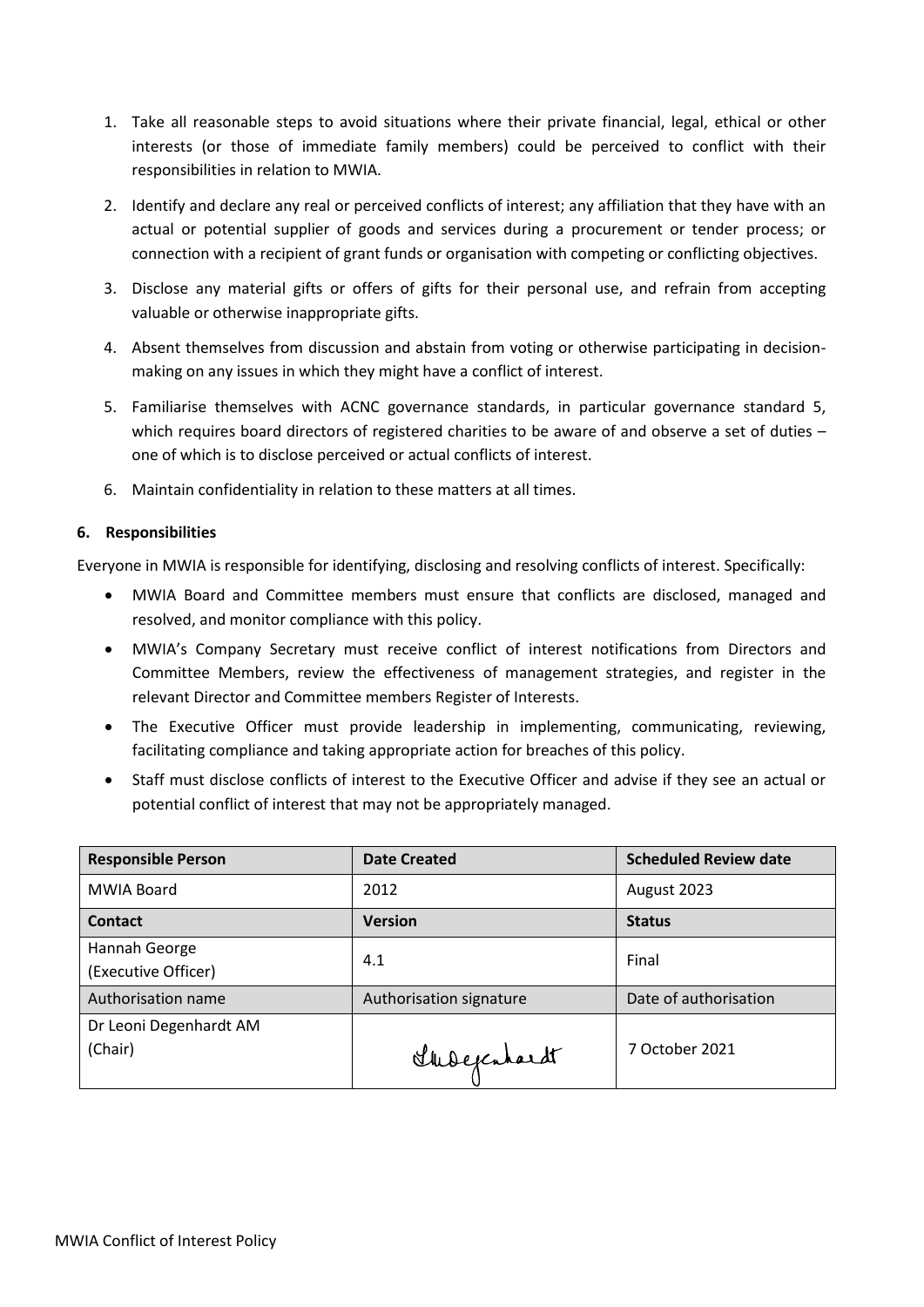

# MARY WARD INTERNATIONAL AUSTRALIA CONFLICT OF INTEREST PROCEDURES

#### *Process*

- 1. Before Company members, Board directors, Committee members, employees, volunteers, partners and other stakeholders begin their service with MWIA they need to submit a completed Conflict of Interest Acknowledgment and Disclosure Form to the Executive Officer. This includes any involvement with other charitable and business organisations, vendors or business interests, or with any other associations that might produce a conflict of interest.
- 2. Disclosure of interest shall be a standing agenda item at all MWIA Board and Committee meetings.
- 3. Once an actual, potential or perceived conflict of interest has been identified, it must be entered into MWIA's register of interests, which is maintained by the Company Secretary and Executive Officer.
- 4. It is the responsibility of the Company Secretary and Executive Officer to maintain the register of interests and to record information related to a conflict of interest, including the nature and extent of the conflict of interest and any steps taken to address it.
- 5. Where a conflict of interest is shared about a Board or Committee member, reference should be made to ACNC governance standard 5 to ensure that proper disclosure occurs.
- 6. Once a conflict of interest has been identified, in deciding what approach to take, consideration needs to be given to whether:
	- there is a possibility of creating an appearance of improper conduct that might impair confidence in, or the reputation of MWIA;
	- the conflict will realistically impair the disclosing person's capacity to impartially participate in decision-making;
	- the conflict needs to be avoided or simply documented;
	- there are alternative options to avoid the conflict.
- 7. Furthermore, in determining how to handle a conflict of interest, it must be decided whether the person(s) concerned should vote on the particular matter; participate in the discussion; or engage in any way with the issue under consideration. A conflict of interest may be managed and resolved by one of the following strategies: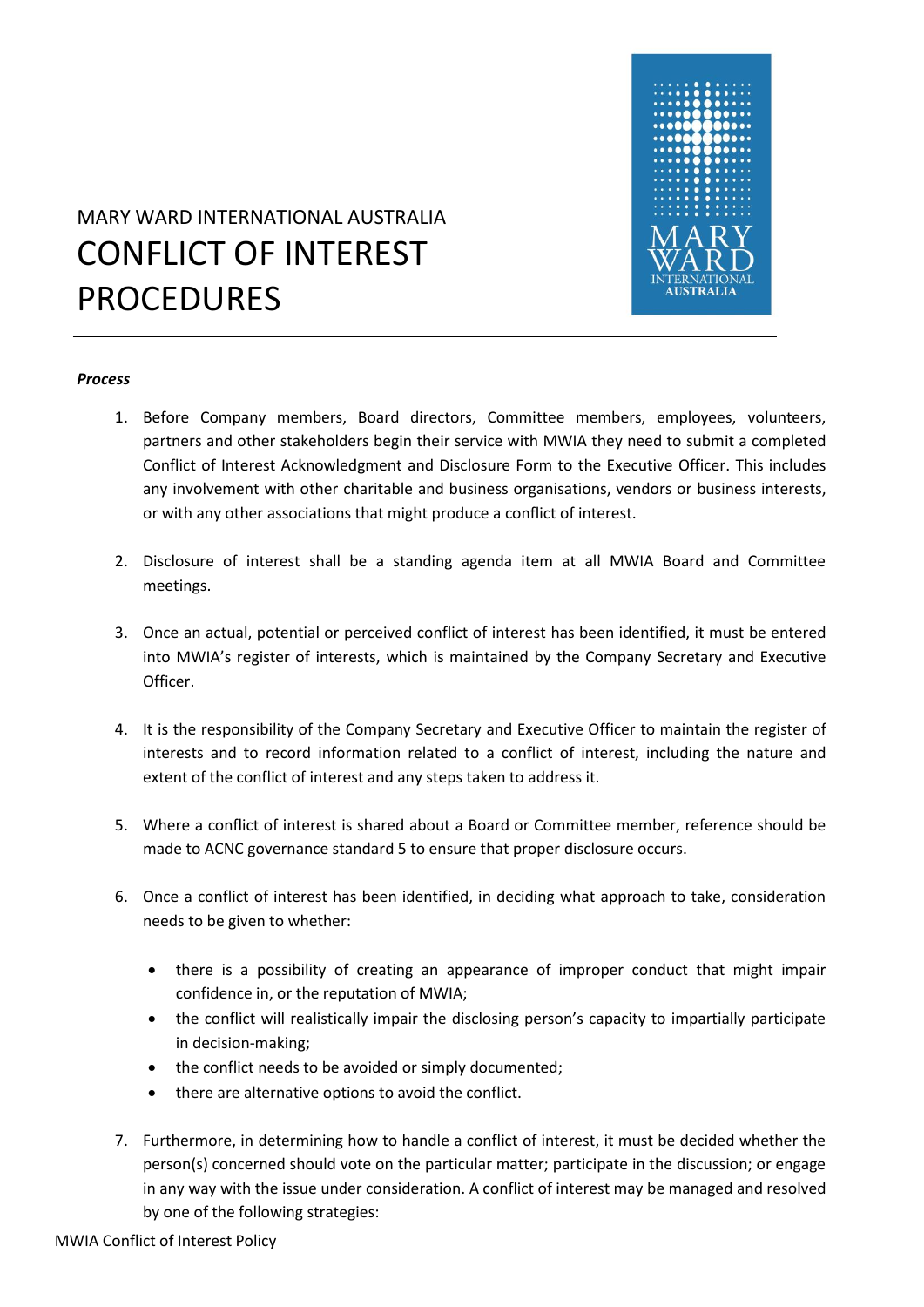- Removing the stakeholder from participating in the matter
- Restricting the stakeholder on their involvement in the matter
- Recruiting a third party to provide advice (such as a probity adviser, lawyer or governance expert)
- Relinquishing the private interest.
- 8. If a person alleges that a Board or Committee member has a conflict of interest, whether existing or potential, and that person does not agree, and if the Board cannot resolve this allegation to the satisfaction of both parties, the matter shall be reviewed by a select panel of the MWIA Board, who may or may not engage an independent person to assist. The select panel will be determined by the Chair or Deputy Chair when the Chair has the alleged conflict of interest. This panel will make a recommendation to the Board as to what action can be taken.

The approval of any action requires the agreement of at least a majority of the Board or Committee members (excluding any conflicted member/s) who are present and voting at the meeting. The action and result of the voting will be recorded in the minutes of the meeting and in the register of interests.

9. On an annual basis all MWIA Company members, Board directors and Committee members shall be provided with a copy of this policy and required to complete and sign the Conflict of Interest Acknowledgement and Disclosure Form.

#### *Related documents*

- MWIA Conflict of Interest Acknowledgement and Disclosure Form
- MWIA Privacy Policy
- Loreto Code of Conduct
- Loreto Whistleblower Policy
- Financial Wrongdoing Policy